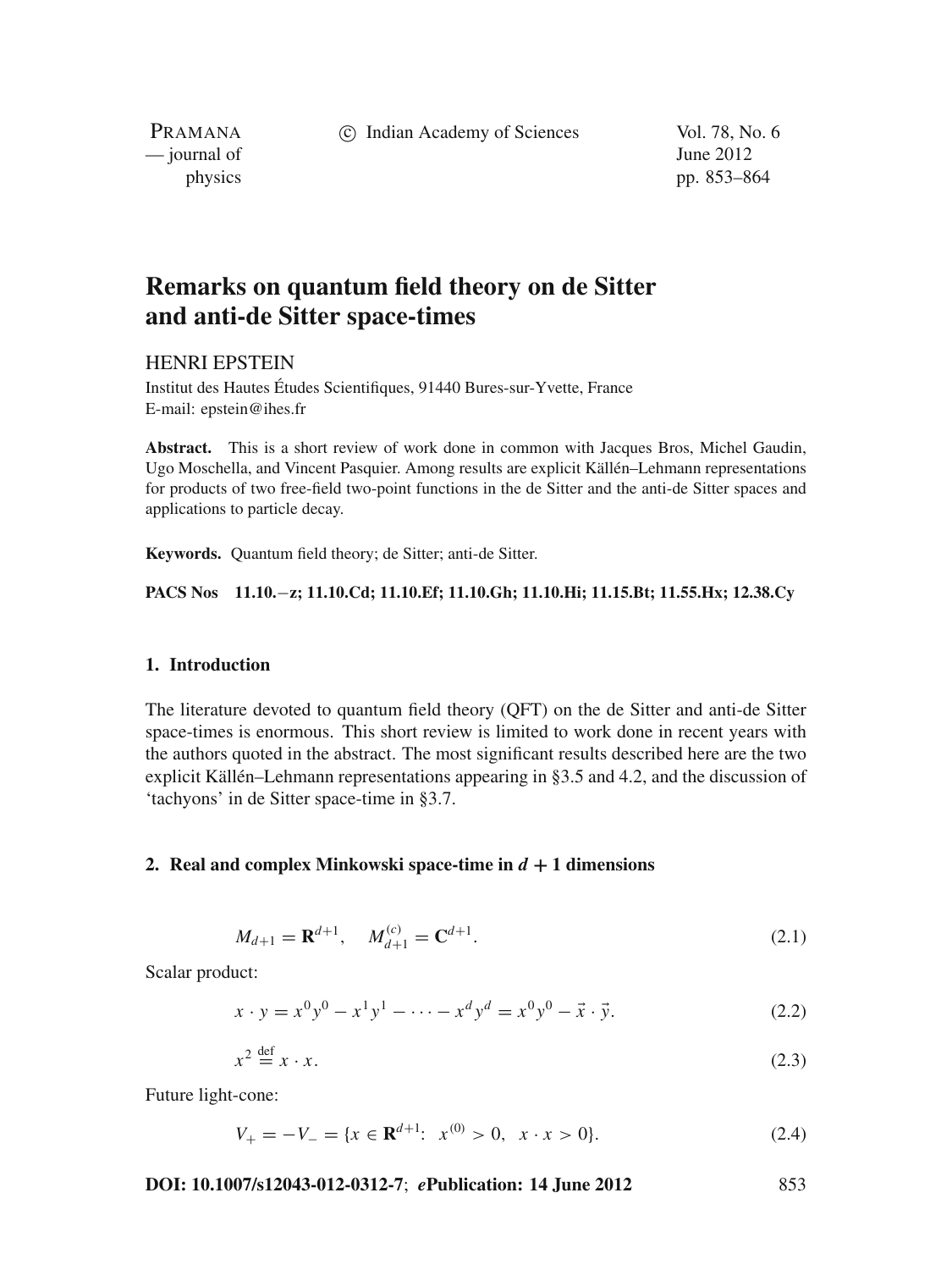Future tube:

$$
T_{+} = \{x + iy \in \mathbb{C}^{d+1}: y \in V_{+}\} = -T_{-}.
$$
\n(2.5)

*n*-point future tube:

$$
T_{n+} = \{ (z_1, \ldots, z_n) \in \mathbf{C}^{n(d+1)}: \ \mathrm{Im}(z_{j+1} - z_j) \in V_+, \ 1 \le j \le n-1 \}
$$
  
=  $-T_{n-}.$  (2.6)

 $L_+^{\uparrow}(d+1) = SO_0(1, d; \mathbf{R})$  and  $L_+ (\mathbf{C}, d+1)$  are the connected real and complex Lorentz groups.

### **3.** *d***-dimensional de Sitter space-time**

The real and complex *d*-dimensional de Sitter (dS) space-times with radius  $R > 0$ , respectively denoted by  $X_d$  and  $X_d^{(c)}$ , are identified with the hyperboloids in real and complex  $(d + 1)$ -dimensional Minkowski space-times defined by

$$
X_d = \{ x \in M_{d+1}: x \cdot x = -R^2 \},\tag{3.1}
$$

$$
X_d^{(c)} = \{x \in M_{d+1}^{(c)}: x \cdot x = -R^2\}.
$$
\n(3.2)

The forward and backward tuboids are defined as

$$
\mathcal{T}_{\pm} = \{ x + iy \in X_d^{(c)} : y \in \pm V_+ \} = X_d^{(c)} \cap T_{\pm}.
$$
\n(3.3)

We denote  $S_d$  the 'Euclidian' version of the de Sitter space-time, i.e. the sphere:

$$
\{z \in X_d^{(c)}: \ \text{Re}\, z^0 = 0, \text{Im}\,\vec{z} = 0\}.
$$
\n(3.4)

## 3.1 *Free fields in Minkowski and de Sitter space-times*

The free scalar neutral fields used for the de Sitter space-time are the most similar to those of the Minkowski QFT. In both cases they are labelled by a mass  $m \geq 0$  and are fully characterized by their two-point function

$$
(\Omega, \phi(x)\phi(y)\Omega) = \mathcal{W}_{m+}(x, y) = \mathcal{W}_{m-}(y, x). \tag{3.5}
$$

This is a tempered distribution with the following properties:

*Hermiticity*

$$
\overline{\mathcal{W}_{m\pm}(x, y)} = \mathcal{W}_{m\pm}(y, x). \tag{3.6}
$$

*Solution of Klein–Gordon equation*

$$
(\Box_x + m^2) \mathcal{W}_{m+}(x, y) = (\Box_y + m^2) \mathcal{W}_{m+}(x, y) = 0.
$$
 (3.7)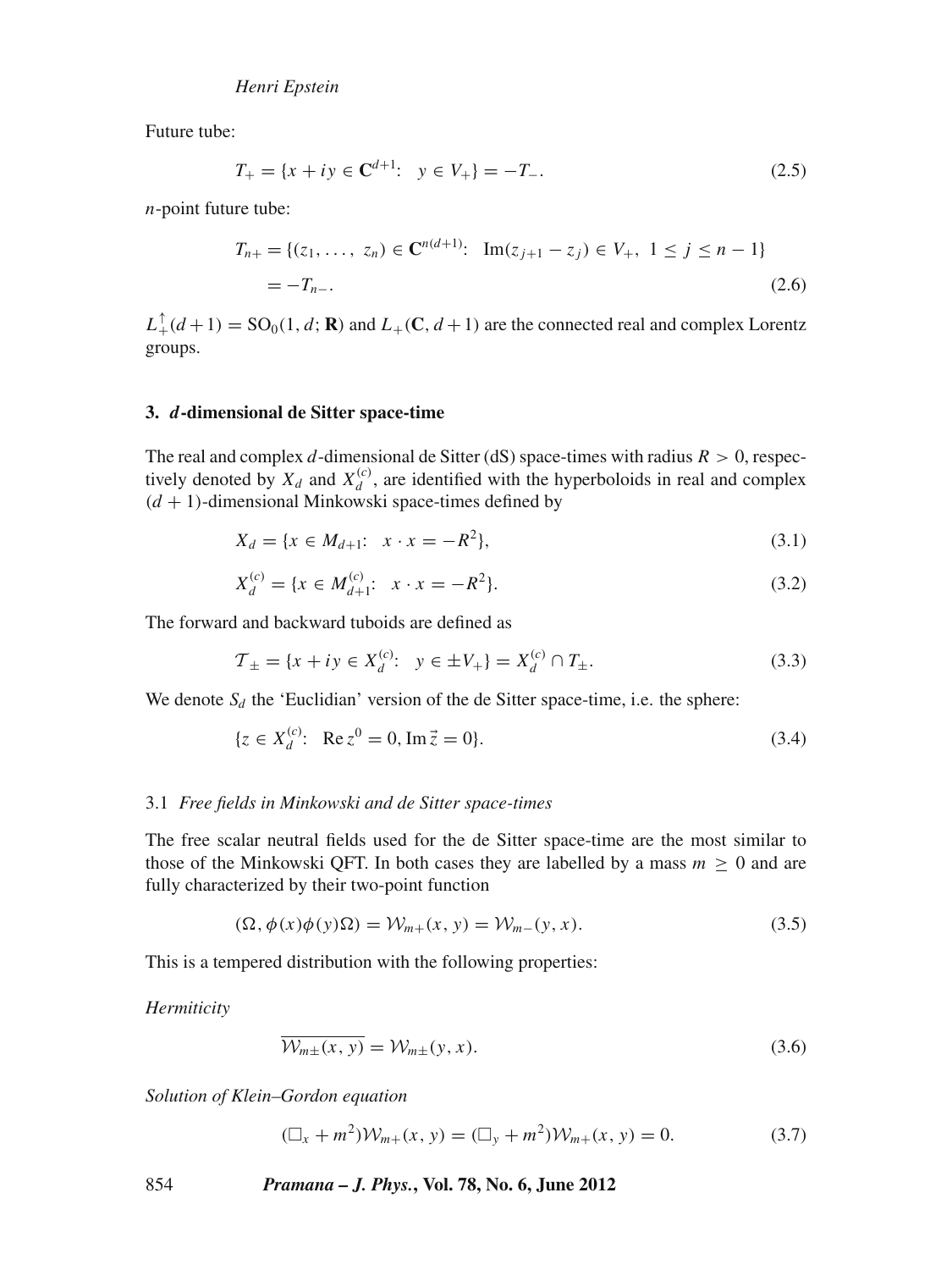*Invariance and analyticity.* There exist a function  $W_m(z_1, z_2)$  and a function  $w_m$  of one complex variable, holomorphic in  $\mathbb{C}\setminus\mathbb{R}_+$  such that

$$
W_m(z_1, z_2) = w_m((z_1 - z_2)^2), \tag{3.8}
$$

$$
\mathcal{W}_{m+}(x_1, x_2) = \lim_{\substack{z_1 \in T_{-}, z_2 \in T_{+} \\ z_1 \to x_1, z_2 \to x_2}} W_m(z_1, z_2). \tag{3.9}
$$

*Positi*v*ity*

$$
\int_{X_d \times X_d} \overline{f(x)} \, \mathcal{W}_+(x, y) \, f(y) \, \mathrm{d}y \ge 0 \tag{3.10}
$$

for every test-function *f* . This will be somewhat relaxed in the case of tachyons.

Fock space and Wick powers can be uniquely constructed starting from such a twopoint function in the same way for de Sitter as for Minkowski space-time, and the same is true for generalized free fields which only differ from the free fields by not having to satisfy the Klein–Gordon equation.

## 3.2 *Special facts for the de Sitter free fields*

In the case of free Klein–Gordon fields on the de Sitter space-time, the mass can be related to a dimensionless parameter ν:

$$
m^2 R^2 = \left(\frac{d-1}{2}\right)^2 + \nu^2.
$$
 (3.11)

$$
W_{\nu}(z_1, z_2) = W_{-\nu}(z_1, z_2) = \frac{\Gamma\left(((d-1)/2) + i\nu\right)\Gamma\left(((d-1)/2) - i\nu\right)}{(4\pi)^{d/2}R^{d-2}\Gamma(d/2)} \times F\left(\frac{d-1}{2} + i\nu, \frac{d-1}{2} - i\nu; \frac{d}{2}; \frac{1-\zeta}{2}\right),\tag{3.12}
$$

$$
\zeta = R^{-2} z_1 \cdot z_2 \,. \tag{3.13}
$$

The right-hand side of (3.12) is a meromorphic function of  $\nu$  but positivity occurs only for special values of ν. In these cases, the '1-particle subspace' of Fock space carries an irreducible unitary representation of the de Sitter (i.e. Lorentz) group:

$$
v \in \mathbf{R}
$$
:  $m \ge \frac{d-1}{2}$ : principal series  
\n $-\frac{d-1}{2} \le iv \le \frac{d-1}{2}$ :  $0 \le m \le \frac{d-1}{2}$ : complementary series  
\n $-\frac{d-1}{2} - iv$  integer  $\ge 0$ :  $m^2 \le 0$ : tachyons

In the last case, positivity is only satisfied in the physical subspace (see §3.7).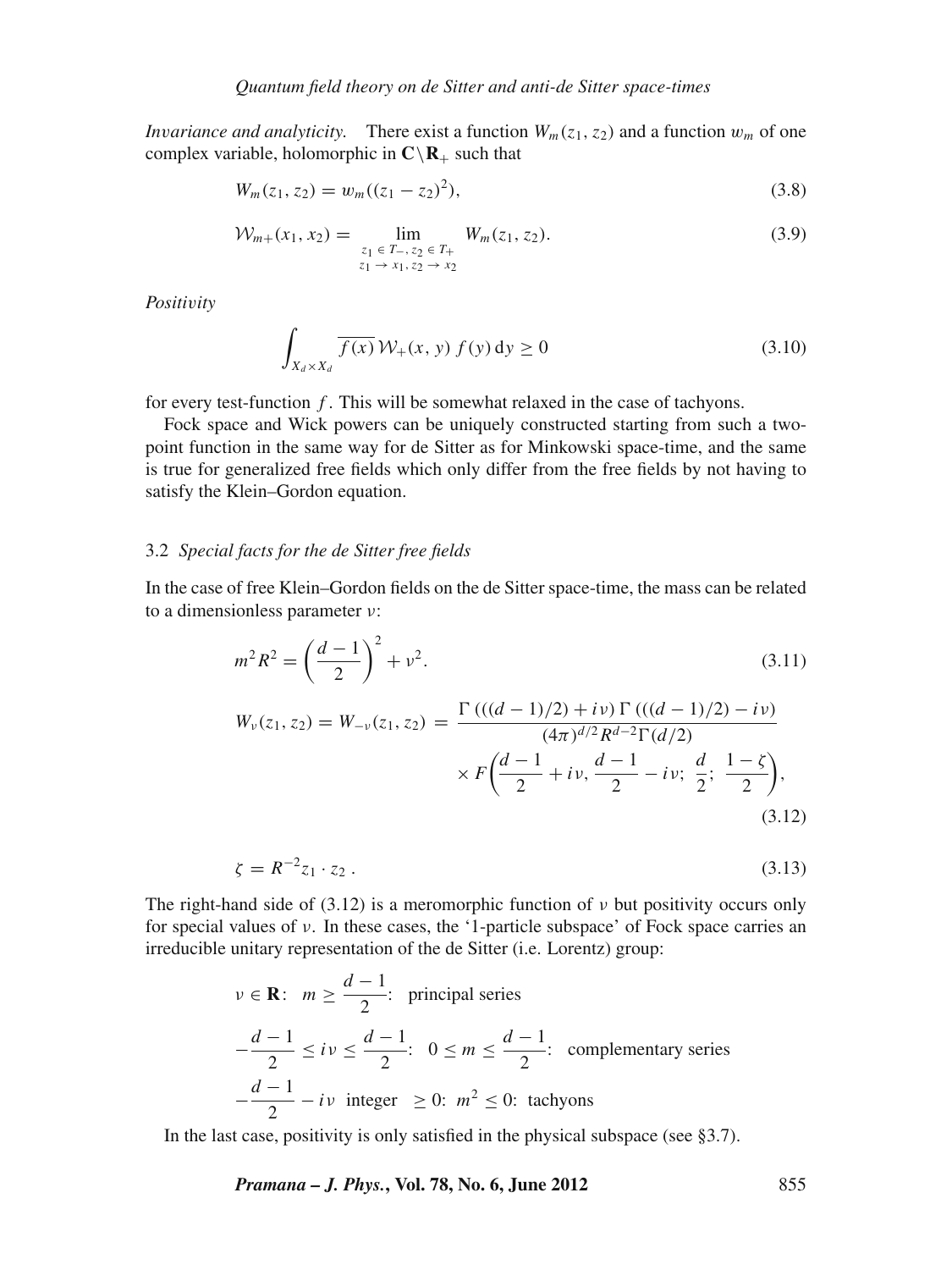## 3.3 *Axioms for QFT on de Sitter space-time*

All Wightman axioms can be straightforwardly adapted to dS, except for the spectral property. One possibility (see [1]) is to suppose that the *n*-point Wightman function  $\mathcal{W}_n(x_1,\ldots,x_n)$  is Lorentz invariant and is the boundary value of a function  $W_n(z_1, \ldots, z_n)$ , holomorphic in the tuboid

$$
\mathcal{T}_{n+} = \{ (z_1, \dots, z_n) \in X_d^{(c)n} \colon \operatorname{Im}(z_{j+1} - z_j) \in V_+ \quad \forall j = 1, \dots, n-1 \}
$$
\n(3.14)

which is the intersection of  $X_d^{(c)n}$  with the tube in ambient space where a  $(d + 1)$ -Minkowski *n*-point Wightman function would be analytic, i.e. (in the sense of distributions)

$$
\mathcal{W}_n(x_1, \dots, x_n) \stackrel{\text{def}}{=} (\Omega, \phi(x_1) \dots \phi(x_n) \Omega)
$$
  
= 
$$
\lim_{\substack{\text{Im}(z_{j+1} - z_j) \in V_+}} W(z_1, \dots, z_n).
$$
 (3.15)

Note that the right-hand side is expressed in terms of the differences  $(z_{i+1} - z_i)$  of the variables  $z_k$  (considered as points of  $M_{d+1}^{(c)}$ ) while there is no translational invariance in dS. This nevertheless makes sense since the invariant function *W* is a function of the invariants  $z_k^2 = -R^2$  and  $(z_j - z_k)^2$ . If  $\pi$  is a permutation of  $(1, \ldots, n)$  the permuted tuboid  $T_{n\pi}$  is defined as

$$
\mathcal{T}_{n\pi} = \{ (z_1, \dots, z_n) \in X_d^{(c)n}: (z_{\pi 1}, \dots, z_{\pi n}) \in \mathcal{T}_{n+} \}
$$
\n(3.16)

and the extended permuted tuboid  $T'_{n\pi}$  is

$$
\mathcal{T}'_{n\pi} = \bigcup_{\Lambda \in L_+(\mathbb{C})} \Lambda \mathcal{T}_{n\pi}.
$$
\n(3.17)

From locality and invariance it follows, as in the Minkowskian case [2–4], that *Wn* extends to a function holomorphic in the union of the permuted extended tuboids. Actually the locality, invariance and analyticity assumptions formulated above can all be replaced by the assumption that  $W_n$  is holomorphic in the union of the permuted extended tuboids, and is Lorentz invariant. (This is described in detail in [1].)

These axioms are satisfied by Wick powers of free or generalized free fields, for which  $W(z_1, \ldots, z_n)$  extends to a function holomorphic in the 'Complement of the Cuts':

$$
\{(z_1, \ldots, z_n) \in X_d^{(c)n}: (z_j - z_k)^2 \in \mathbf{C} \backslash \mathbf{R}_+ \text{ for all } j \neq k\}.
$$
 (3.18)

This domain contains the union of the extended permuted tuboids. Several well-known consequences of the Minkowskian axioms (see [2,3]) extend to the dS case (see [1]):

- CPT Theorem
- Bisognano–Wichmann analyticity
- Reeh–Schlieder Theorem
- Bisognano–Wichmann Theorem

(The proof of the Reeh–Schlieder Theorem requires some more work than in the Minkowskian case and relies on a theorem of Glaser [5]). Note also that the union of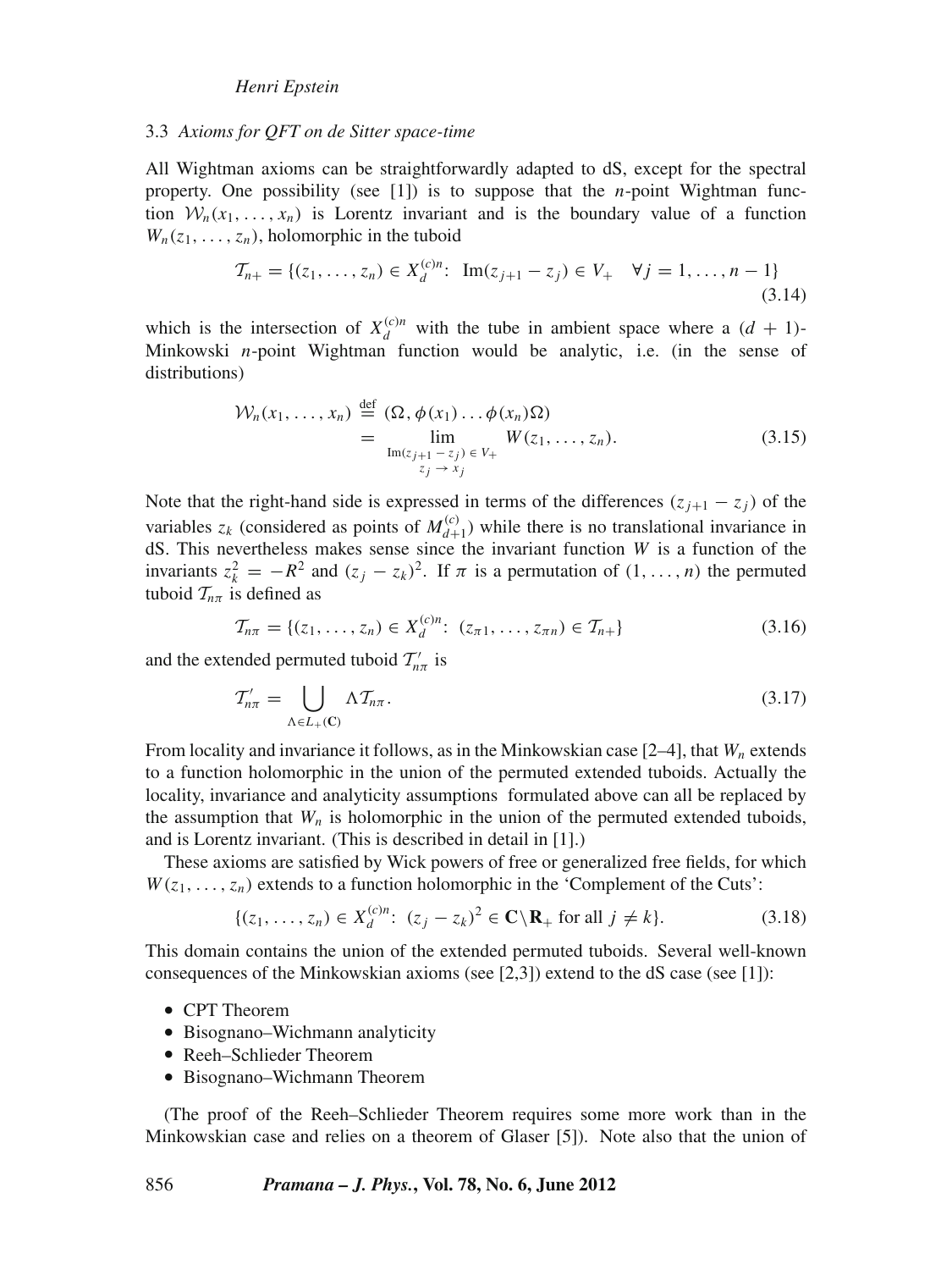the permuted extended tuboids contains all the non-coinciding points of the 'Euclidean' de Sitter world, i.e.

$$
\{(z_1, \ldots, z_n) \in S_d^n : z_j \neq z_k \quad \forall j \neq k\}.
$$
\n
$$
(3.19)
$$

#### 3.4 *Perturbation theory*

Perturbation theory can be set up in de Sitter space-time, as it is a special case of the theory initiated in [6] and pursued in several subsequent works. The group invariance of de Sitter space-time provides some notable simplifications. A remarkable recent result, obtained independently by Hollands [7] and by Marolf and Morrison [8], is that, at each order of perturbation theory,  $W_n$  is holomorphic in the 'Complement of the Cuts' (3.18). Thus, perturbation theory satisfies the axioms in the sense of formal power series.

## 3.5 *Källén–Lehmann representations*

In Minkowski space-time, for every two-point function *W* satisfying the axioms, there is a tempered  $\rho$  with support in  $\mathbf{R}_+$  such that

$$
W(z_1, z_2) = \int_0^\infty \rho(m^2) W_m(z_1, z_2) \, dm^2,
$$
\n(3.20)

and  $\rho$  is a positive measure iff *W* satisfies the positivity condition (see e.g. p. 360 of [9]). A similar general theorem holds in de Sitter space-time [10] provided *W* decreases sufficiently at infinity:

$$
W(z_1, z_2) = \int_{\mathbf{R}} \kappa \rho(\kappa) W_{\kappa}(z_1, z_2) \, \mathrm{d}\kappa. \tag{3.21}
$$

However in the dS case,  $\rho$  need not have any support property. In Minkowski space-time, if  $W_{m_1}$  and  $W_{m_2}$  are the two-point functions of free fields  $\phi_1(x)$  and  $\phi_2(x)$  with masses  $m_1$ and  $m_2$ , their product is the two-point function of  $\phi_1(x)\phi_2(x)$  and thus

$$
W_{m_1}(z_1, z_2)W_{m_2}(z_1, z_2) = \int_{(m_1 + m_2)^2}^{\infty} \rho_{\text{Mink}}(m_0^2; m_1, m_2) W_{m_0}(z_1, z_2) dm_0^2.
$$
\n(3.22)

 $\rho_{\text{Mink}}(m_0^2; m_1, m_2)$  is trivially explicitly computable:

$$
\rho_{\text{Mink}}(m_0; m_1, m_2) = \frac{1}{2^{2d-3}\pi^{(d-1)/2}\Gamma((d-1)/2)m_0^{d-2}} \times \theta(m_0 - m_1 - m_2) \prod_{\epsilon_1, \epsilon_2 = \pm 1} (m_0 - \epsilon_1 m_1 - \epsilon_2 m_2)^{(d-3)/2}.
$$
\n(3.23)

A similar explicit expression can be given in the de Sitter case:

$$
W_{\nu}(z_1, z_2) W_{\lambda}(z_1, z_2) = R^{2-d} \int_{\mathbf{R}} \kappa \rho(\kappa; \nu, \lambda) W_{\kappa}(z_1, z_2) d\kappa,
$$
 (3.24)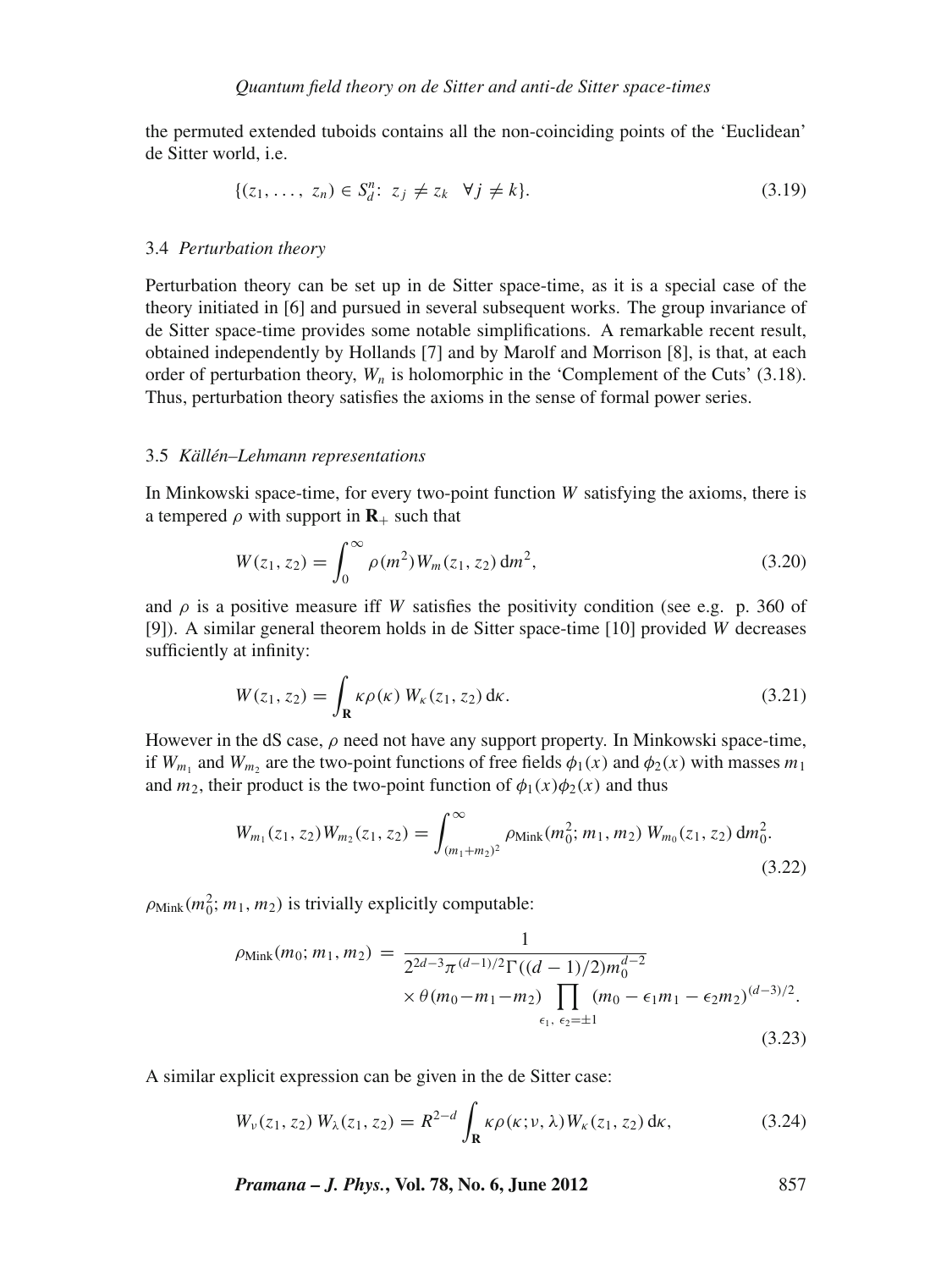$$
\kappa \rho(\kappa; \nu, \lambda)
$$
\n
$$
= \frac{\kappa \sin \pi \kappa}{2^5 \pi^{(d+5)/2} \Gamma((d-1)/2) \Gamma((d-1)/2) + i\kappa) \Gamma((d-1)/2) - i\kappa)} \times \prod_{\epsilon, \epsilon', \epsilon'' = \pm 1} \Gamma\left(\frac{d-1}{4} + \frac{i\epsilon \kappa + i\epsilon' \nu + i\epsilon'' \lambda}{2}\right).
$$
\n(3.25)

Obtaining this explicit expression is very far from trivial (see [11–13]). It is valid if  $\nu$  and  $λ$  belong to the principal series (*ν*,  $λ > 0$ . Recall that  $W<sub>ν</sub> = W<sub>−ν</sub>$ ). The general case can be obtained by analytic continuation in  $\nu$  and  $\lambda$  [11,12]. Discrete contributions to the right-hand side of (3.24) then appear as a consequence of poles crossing the contour of integration. A remarkable feature of the above formulae is that  $\kappa \mapsto \rho(\kappa; \nu, \lambda)$  is analytic on **R** so that its support is the whole of **R**. An application of this formula will be described in the next subsection.

#### 3.6 *Particle decay in first order*

Although the concept of particle is not very clear in de Sitter space-time, it is possible to compute, in the first order of perturbation theory, the probability of decay of a 'oneparticle state' into a 'two-particle state', in the same way as in Minkowski space-time. We start from e.g. three commuting free fields  $\phi_0$ ,  $\phi_1$  and  $\phi_2$  with masses  $m_0$ ,  $m_1$  and  $m_2$ (parameters  $v_0$ ,  $v_1$ ,  $v_2$  in the de Sitter case) and switch on an interaction

$$
\int \gamma g(x) \phi_0(x) \phi_1(x) \phi_2(x) dx.
$$
\n(3.26)

*g* is a switching-off factor which, in the end, must be made to tend to 1 (adiabatic limit). Denoting  $\Psi_0 = \int f(x) \phi_0(x) \Omega dx$  (*f* a test function), the total probability of transition from  $\Psi_0$  to any state  $\int h(x_1, x_2) \phi_1(x_1) \phi_2(x_2) \Omega \, dx_1 \, dx_2$  is

$$
\frac{\gamma^2}{\int \overline{f_0(x)} \, \mathcal{W}_{m_0}(x, y) \, f_0(y) \, dx \, dy} \int \overline{f_0(x)} \, f_0(y) \, g(u) \, g(v) \times \mathcal{W}_{m_0}(x, u) \, \left\{ \mathcal{W}_{m_1}(u, v) \, \mathcal{W}_{m_2}(u, v) \right\} \mathcal{W}_{m_0}(v, y) \, dx \, du \, dv \, dy. \tag{3.27}
$$

The product  $\{W_{m_1}(u, v) W_{m_2}(u, v)\}$  can be expressed through its Källén–Lehmann representation, i.e. (3.22) or (3.24). However, the adiabatic limit does not exist in either de Sitter or Minkowski space-time. In the latter case the remedy (see e.g. [14]) is to take *g* as the indicator function of a time-slice of width *T* , divide the above expression by *T* and then take the limit as *T* tends to 0. In this way one finds, in the Minkowski case, that the probability of transition per unit time (whose reciprocal is the lifetime of the 0-particle) is

$$
\Gamma_{f_0} = \frac{(2\pi)\gamma^2 \int (2p^0)^{-1} |\tilde{f}_0(p)|^2 \delta(p^2 - m_0^2) \theta(p^0) \, dp}{\int |\tilde{f}_0(p)|^2 \delta(p^2 - m_0^2) \theta(p^0) \, dp} \, \rho_{\text{Mink}}(m_0^2; m_1, m_2). \tag{3.28}
$$

 $\tilde{f}_0$  is the Fourier transform of  $f_0$ . Letting  $|\tilde{f}_0(p)|^2$  tend to  $\delta(\vec{p})$ , we obtain the inverse lifetime of the 0-particle at rest:

$$
\frac{\pi \gamma^2}{m_0} \rho_{\text{Mink}}(m_0^2; m_1, m_2). \tag{3.29}
$$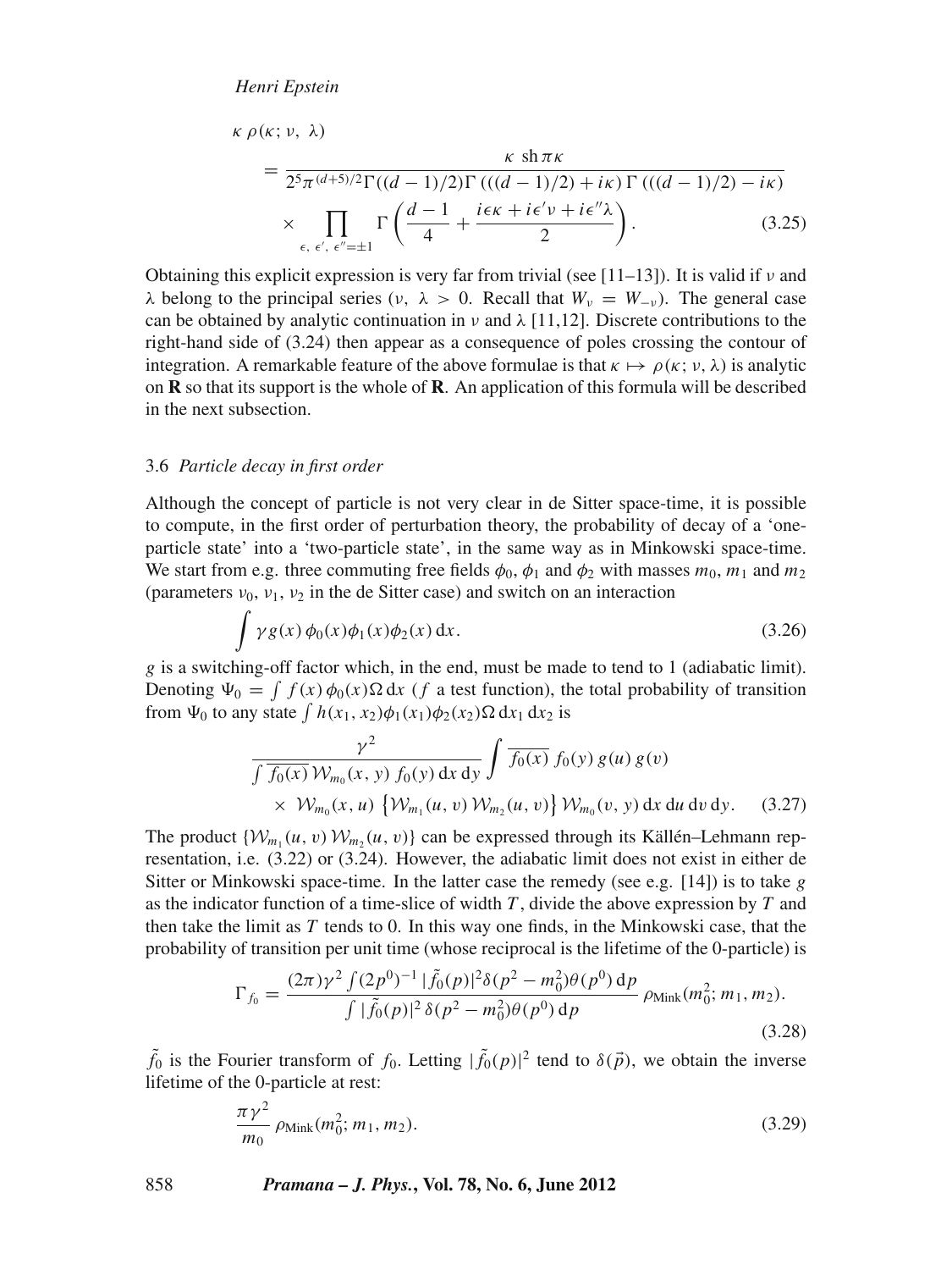The same procedure can be used in the de Sitter case, at the cost of some non-trivial calculations [11–13]. One finds, in the case when all the masses involved belong to the principal series,

$$
\Gamma_{f_0} = \frac{\gamma^2 \pi \coth(\pi \nu_0)^2 R}{|\nu_0|} \rho(\nu_0; \nu_1, \nu_2)
$$
\n(3.30)

with  $\rho$  as given in (3.25). This formula has two striking features. First the dependence on  $f_0$  has disappeared in the course of taking the (averaged) adiabatic limit. This is an effect of the well-known immensity of de Sitter space-time at large distances. Second, because the support of  $v_0 \mapsto \rho(v_0; v_1, v_2)$  is the whole of **R** (while  $\rho_{\text{Mink}}(m_0^2; m_1, m_2)$  vanishes if  $m_0 < m_1 + m_2$ ), the decay occurs even if the mass of the 0-particle is smaller than the sum of the masses of the decay products. This phenomenon was discovered in 1968 by Nachtmann [15].

#### 3.7 *Tachyons in de Sitter space-time*

'Tachyons' in de Sitter space-time have negative square mass, but are not as exotic as tachyons in Minkowski space-time (if they existed there). To study them, it is convenient to adopt the parameter λ, related to ν and *m* by

$$
\lambda = -\frac{d-1}{2} - i\nu,
$$
  
\n
$$
m^2 R^2 = -\lambda(\lambda + d - 1).
$$
\n(3.31)

In the complex  $\lambda$ -plane the various irreducible unitary representations are located as shown in figure 1 (only half the picture appears, the whole picture being symmetric across the line Re  $\lambda = -(d-1)/2$ .

With the new parametrization,

$$
W_{\nu}(z_1, z_2) = W_{(\lambda)}(z_1, z_2)
$$
  
=  $\frac{\Gamma(-\lambda)\Gamma(\lambda + d - 1)}{(4\pi)^{d/2}\Gamma(d/2) R^{d-2}} F\left(-\lambda, \lambda + d - 1; \frac{d}{2}; \frac{1 - \zeta}{2}\right)$   
=  $\Gamma(-\lambda)G_{\lambda}(\zeta), \quad \zeta = \frac{z_1 \cdot z_2}{R^2}.$  (3.32)



**Figure 1.** Irreducible unitary representations.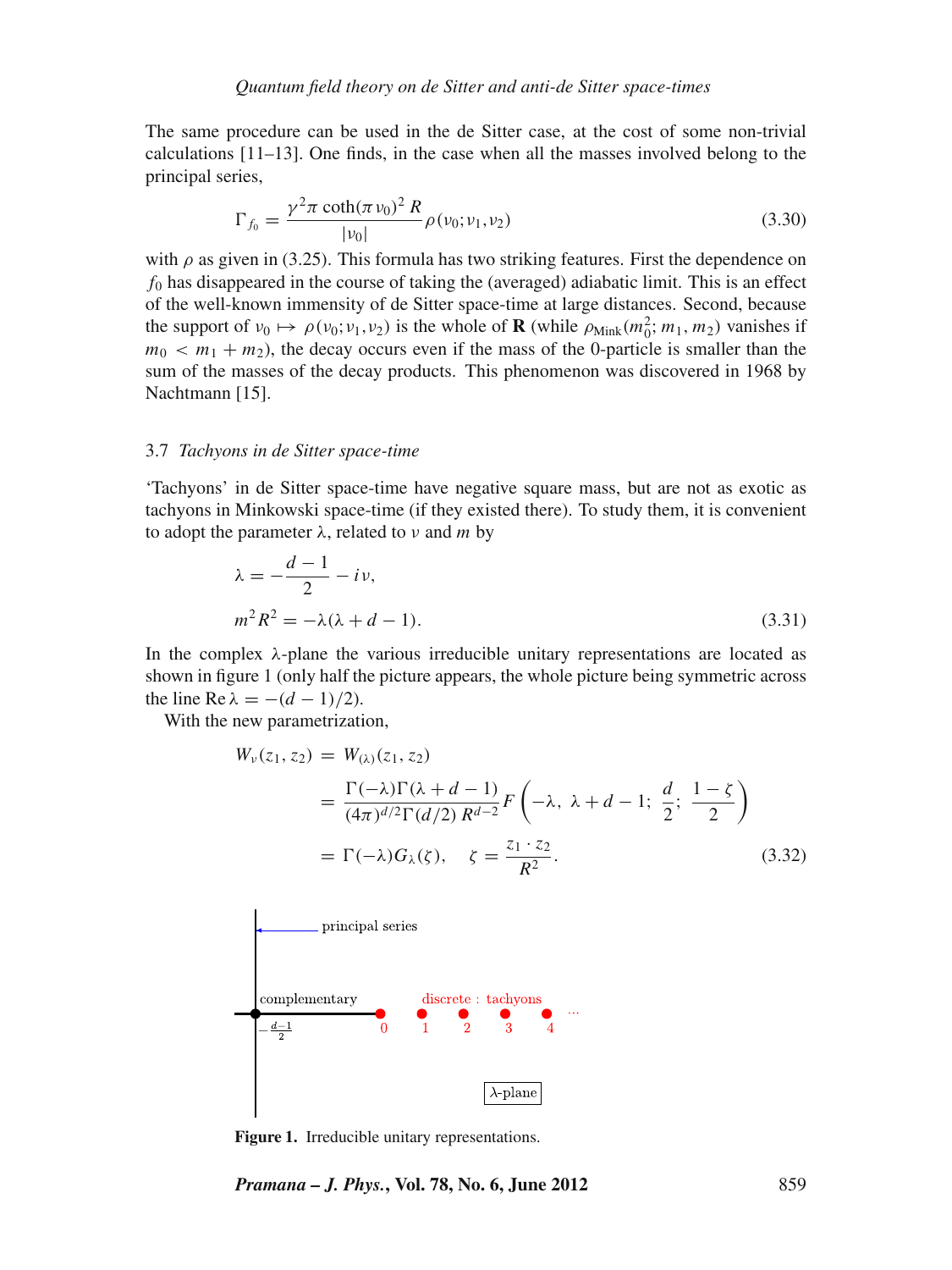This is a meromorphic function of  $\lambda$ , with poles at all non-negative integers (as well as their symmetric images across Re  $\lambda = -(d-1)/2$ ). If *n* is a non-negative integer (and  $R = 1$ ),

$$
G_n(\zeta) = \frac{\Gamma(n+1)\Gamma(d+1)}{(4\pi)^{d/2}\Gamma(d/2) R^{d-2}} C_n^{(d-1)/2}(\zeta).
$$
 (3.33)

 $C_n^{(d-1)/2}$  is a Gegenbauer polynomial of degree *n* (see [16], p. 175). If  $\lambda$  is close to *n*,  $\Gamma(-\lambda) \sim [(-1)^{n+1}n!(\lambda - n)]^{-1}$ . We can try to obtain a two-point function at  $\lambda = n$  by defining

$$
\widehat{W}_n(z_1, z_2) = \widehat{w}_n(\zeta) = \lim_{\lambda \to n} \Gamma(-\lambda) [G_\lambda(\zeta) - G_n(\zeta)]
$$

$$
= \frac{(-1)^{n+1}}{n!} \frac{\partial}{\partial \lambda} G_\lambda(\zeta) \Big|_{\lambda = n} . \tag{3.34}
$$

We denote  $W_{n+}$  and  $W_{n-}$  the boundary values of  $W_n$  from the forward and backward tuboids. Since  $G_n$  has no discontinuity, the commutator function

$$
c_n(x_1, x_2) = \hat{\mathcal{W}}_{n+}(x_1, x_2) - \hat{\mathcal{W}}_{n-}(x_1, x_2) = \lim_{\lambda \to n} c_\lambda(x_1, x_2),
$$
  
\n
$$
c_\lambda(x_1, x_2) = \mathcal{W}_{(\lambda)+}(x_1, x_2) - \mathcal{W}_{(\lambda)-}(x_1, x_2).
$$
\n(3.35)

Thus,  $c_{\lambda}$  has the limit  $c_n$  as  $\lambda \rightarrow n$  without the need for any subtraction, and  $c_n$  therefore satisfies the Klein–Gordon equation with square mass  $-n(n+d-1)R^{-2}$  in  $x_1$  and in  $x_2$ . But this is not the case for  $W_n$ . Since  $G_\lambda$  does satisfy the Klein–Gordon equation, it easily follows from (3.34) and (3.33) that follows from  $(3.34)$  and  $(3.33)$  that

$$
\begin{split} [\Box_{z_1} - n(n+d-1)R^{-2}] \widehat{W}_n(z_1, z_2) \\ &= \frac{(-1)^{n+1}(2n+d-1)\Gamma((d-1)/2)}{4\pi^{(d+1)/2}R^d} C_n^{(d-1)/2}(\zeta) \,. \end{split} \tag{3.36}
$$

A (non-Hilbertian) Fock space and a local field  $\phi$  can be built up by using  $W_n(z_1, z_2)$  as a two point function. The field  $\phi$  satisfies an inhomogeneous Klain. Gordon equation two-point function. The field  $\phi$  satisfies an inhomogeneous Klein–Gordon equation

$$
[\Box - n(n + d - 1)R^{-2}]\phi = Q_n.
$$
\n(3.37)

One can then define a 'physical subspace' as the set of states  $\Psi$  such that

$$
Q_n^-\Psi = 0.\tag{3.38}
$$

In the one-particle subspace, the 'physical subspace' is the subspace  $\mathcal{E}_n$  of test functions defined by

$$
\mathcal{E}_n = \left\{ \psi \in \mathcal{S}(X_d): \int_{X_d} G_n(x_1 \cdot x_2) \psi(x_2) \, \mathrm{d}x_2 = 0 \quad \forall x_1 \in X_d \right\}.
$$
 (3.39)

It can be shown that on this subspace the sesquilinear form defined by  $\mathcal{W}_{n+}$  is positive definite i.e. definite, i.e.

$$
\int_{X_d \times X_d} \overline{f(x_1)} \,\widehat{\mathcal{W}}_{n+}(x_1, x_2) \, f(x_2) \, \mathrm{d}x_1 \, \mathrm{d}x_2 \ge 0 \quad \forall f \in \mathcal{E}_n. \tag{3.40}
$$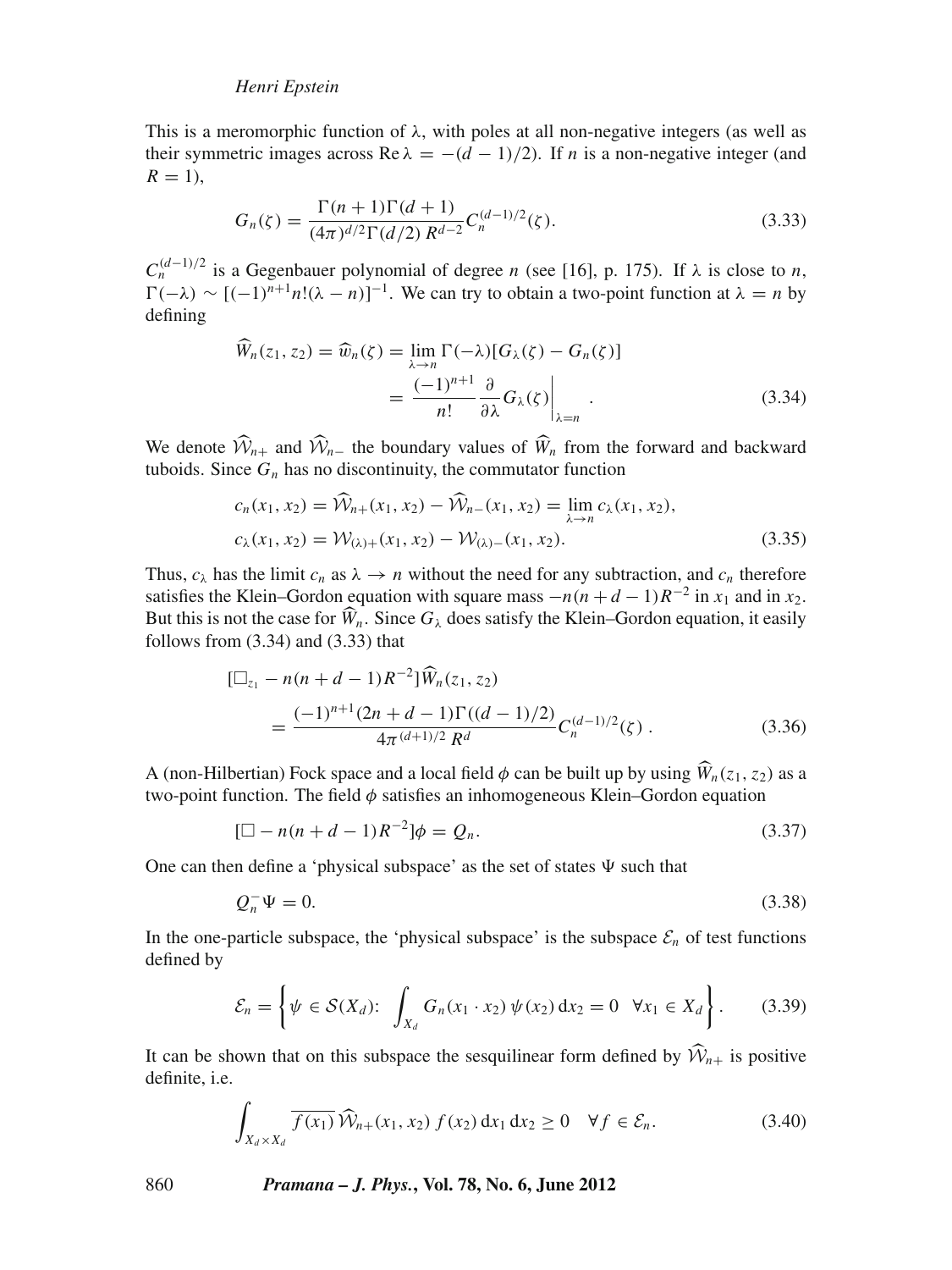For a sketch of the proof, see [17]. It follows that the scalar product of the Fock space is positive definite on the physical subspace defined by (3.38). On this subspace, which is invariant under the de Sitter group,  $\phi$  satisfies the (homogeneous) Klein–Gordon equation. The situation is analogous to what happens with the free electromagnetic field in the Gupta–Bleuler formalism. The field  $\phi$  and its Wick powers satisfy all the axioms described in §3.3 except positivity which still exists in the slightly weakened form described above. We also note that  $\mathcal{E}_n$  has a finite co-dimension which, however, tends to infinity when *n* tends to infinity.

## **4.** Anti-de Sitter space-time  $(d > 2)$

We identify the *d*-dimensional anti-de Sitter space-time (AdS) with a quadric embedded in the  $(d+1)$ -dimensional ambient space  $E_{d+1} = \mathbf{R}^{d+1}$  or its complexified  $E_{d+1}^{(c)} = \mathbf{C}^{d+1}$ , both equipped with the scalar product

$$
x \cdot y = x^0 y^0 + x^d y^d - x^1 y^1 - \dots - x^{(d-1)} y^{(d-1)}.
$$
\n(4.1)

The notation  $x^2 \stackrel{\text{def}}{=} x \cdot x$  is used if no ambiguity arises. We denote  $G_0 = SO_0(2, d-1, \mathbf{R})$ (resp.  $G_0^{(c)} = SO_0(2, d - 1, \mathbb{C})$ ) the connected group of real (resp. complex) linear transformations of  $E_{d+1}$  (resp.  $E_{d+1}^{(c)}$ ) which preserve the above scalar product. The real and complex AdS space-times are respectively

$$
X_d = \{x \in E_{d+1}: x \cdot x = R^2\}
$$
\n(4.2)

and

$$
X_d^{(c)} = \{x \in E_{d+1}^{(c)} : x \cdot x = R^2\}.
$$
\n(4.3)

The universal covering  $\tilde{X}_d$  of  $X_d$  is also frequently studied.

The forward and backward tuboids in  $X_d^{(c)}$  are given by

$$
\mathcal{T}_{1+} = (\mathcal{T}_{1-})^* = \{x + iy \in X_d^{(c)}: y \cdot y > 0, \quad y^0 x^d - y^d x^0 > 0\}.
$$
 (4.4)

#### 4.1 *Free fields in anti-de Sitter space-time*

A real scalar free field in AdS is again characterized by its two-point function, which is labelled by an integer *n* (we take  $R = 1$  for simplicity).

$$
(\Omega, \phi(x_1)\phi(x_2) \Omega) = \mathcal{W}_{n+\frac{d-1}{2}}(x_1, x_2),
$$
  
\n
$$
\mathcal{W}_{n+(d-1)/2)}(x_1, x_2) = \lim_{\substack{z_1 \in \mathcal{T}_{1-}, \ z_2 \in \mathcal{T}_{1+} \\ z_1 \to x_1, \ z_2 \to x_2}} W_{n+(d-1)/2)}(z_1, z_2),
$$
  
\n
$$
W_{n+(d-1)/2)}(z_1, z_2) = w_{n+(d-1)/2)}(z_1 \cdot z_2).
$$
\n(4.5)

The function  $w_{n+(d-1)/2}$  is holomorphic in the domain  $\Delta_1 = \mathbb{C} \setminus [-1, 1]$ , and is given by

$$
w_{n+((d-1)/2)}(z) = \frac{\Gamma((d-1)/2)}{2\pi^{(d+1)/2}} D_n^{(d-1)/2}(z), \tag{4.6}
$$

*Pramana – J. Phys.***, Vol. 78, No. 6, June 2012** 861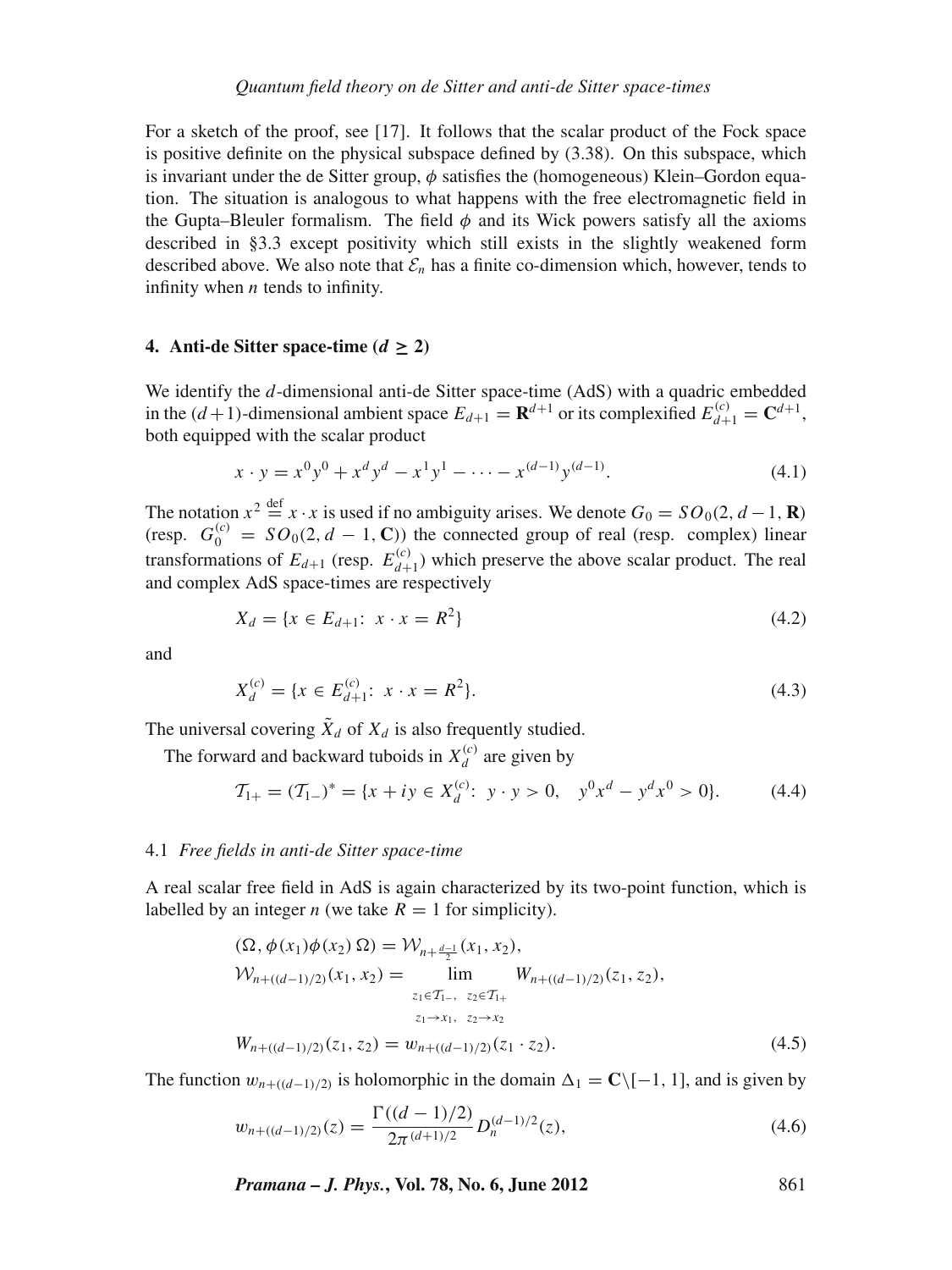$$
D_n^{\lambda}(z) = \frac{\pi \Gamma(n + 2\lambda)}{\Gamma(\lambda)\Gamma(n + \lambda + 1)} (2z)^{-n - 2\lambda}
$$
  
 
$$
\times F\left(\frac{n + 2\lambda}{2}, \frac{n + 2\lambda + 1}{2}; n + \lambda + 1; \frac{1}{z^2}\right)
$$
  
= 
$$
\frac{\pi \Gamma(n + 2\lambda)}{\Gamma(\lambda)\Gamma(n + \lambda + 1)} (\zeta)^{-n - 2\lambda} F\left(n + 2\lambda, \lambda; n + \lambda + 1; \frac{1}{\zeta^2}\right),
$$
  
(4.8)

where the variables  $\zeta$  and  $\zeta$  are related as follows:

$$
\zeta = z + (z^2 - 1)^{1/2}, \quad \zeta^{-1} = z - (z^2 - 1)^{1/2}, \quad z = \frac{\zeta + \zeta^{-1}}{2}.
$$
 (4.9)

The field  $\phi$  satisfies the Klein–Gordon equation with squared mass  $m^2 = n(n + d - 1)$ . *W<sub>n+((d-1)/2)* is positive definite if  $2n + d + 1 > 0$ .</sub>

The same formulae apply to the covering  $\tilde{X}_d$  of the AdS space-time, but in this case the parameter *n* need not be an integer, the function  $w_{n+((d-1)/2)}$  is now holomorphic on the universal covering  $\Delta_1$  of the cut-plane  $\Delta_1$ , and the variable *z* appearing in (4.6) and (4.7) must be regarded as a point of  $\tilde{\Delta}_1$ . We shall not deal in detail with  $\tilde{X}_d$ .

Axioms can be formulated for quantum fields on the anti-de Sitter space-time, and in particular a positive energy condition can be defined without ambiguity. As a consequence of these axioms, the two-point function must have the same analyticity properties as the free-field two-point functions mentioned above (see e.g. [18,19]).

#### 4.2 *A Källén–Lehmann formula in AdS*

As in the Minkowskian and de Sitterian cases, any function with the same general linear properties as the two-point function of a local field satisfying the axioms has a Källén– Lehmann representation, i.e. can be expressed as a linear combination of free-field twopoint functions: the general theorem appears in [20]. We can also ask for the explicit Källén–Lehmann representation of a product of two free-field two-point functions, as we did in the Minkowskian and de Sitterian cases. The answer is given by

$$
W_{m+(d-1)/2)}(z_1, z_2) W_{n+(d-1)/2)}(z_1, z_2)
$$
  
= 
$$
\sum_{l=m+n+d-1+2k} \rho(l; m, n) W_{l+(d-1)/2)}(z_1, z_2),
$$
 (4.10)

$$
\rho(l; m, n) = \frac{\Gamma(\lambda)}{2\pi^{\lambda}} \frac{\alpha_{\lambda}(\frac{l+m-n}{2})\alpha_{\lambda}(\frac{l-m+n}{2})\alpha_{\lambda}(\frac{l+m+n}{2} + \lambda)\alpha_{\lambda}(\frac{l-m-n}{2} - \lambda)}{\alpha_{\lambda}(l)\alpha_{\lambda}(l+\lambda)},
$$
  

$$
\alpha_{\lambda}(t) \stackrel{\text{def}}{=} \frac{\Gamma(t+\lambda)}{\Gamma(\lambda)\Gamma(t+1)}, \quad \lambda = \frac{d-1}{2}.
$$
 (4.11)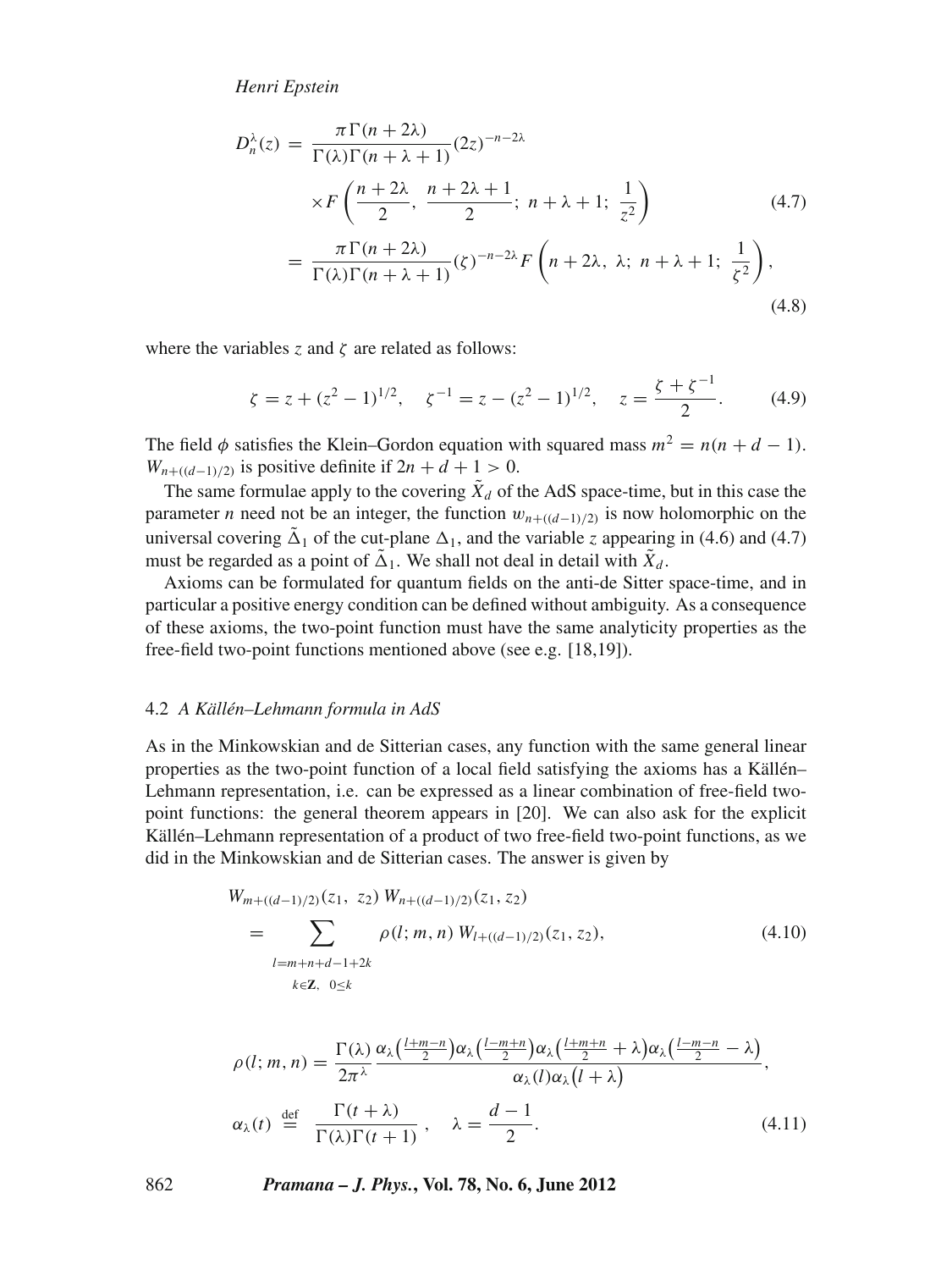Here  $d > 2$  is an integer and the conditions

$$
m+d-1>0
$$
,  $n+d-1>0$ ,  $m+\frac{d+1}{2}>0$ ,  $n+\frac{d+1}{2}>0$  (4.12)

must be satisfied. This again results from non-trivial calculations. The details are given in [21]. In fact the above formula continues to hold when *m* and *n* are not integers, provided the conditions (4.12) hold. Then  $W_{m+(d-1)/2)}$  and  $W_{n+(d-1)/2}$  are the two-point functions of free fields on the universal covering  $\tilde{X}_d$  of  $X_d$ . It is worth noting that the formula (4.11) reflects some non-obvious identities among hypergeometric functions, for example

$$
F(x, 1 - \eta; x + \eta; v)F(y, 1 - \eta; y + \eta; v)
$$
  
= 
$$
\sum_{k=0}^{\infty} \frac{(x)_k(y)_k(x + y + 2\eta - 1 + k)_k(1 - \eta)_k}{(x + \eta)_k(y + \eta)_k(x + y + \eta - 1 + k)_k k!}
$$
  
× 
$$
v^k F(x + y + 2k, 1 - \eta; x + y + \eta + 2k; v).
$$
 (4.13)

(Here  $(t)_k \stackrel{\text{def}}{=} \Gamma(t+k)/\Gamma(t)$  for any integer  $k \ge 0$ .) This holds (and the right-hand side converges) provided  $|v|$  < 1 and

$$
x > 0, \quad y > 0, \quad x + y + 2\eta - 1 \ge 0, \quad 1 - \eta \ge 0,
$$
  

$$
x + \eta > 0, \quad y + \eta > 0, \quad x + y + \eta > 0.
$$
 (4.14)

As an application of the formula (4.11) we may again consider, as in §3.6, three commuting free fields  $\phi_0$ ,  $\phi_1$  and  $\phi_2$  with (integer) parameters  $n_0$ ,  $n_1$  and  $n_2$ , and switch on the interaction (3.26). Denoting again  $\Psi_0 = \int f(x) \phi_0(x) \Omega dx$ , the total probability of transition from  $\Psi_0$  to any state of the form  $\int h(x_1, x_2) \phi_1(x_1) \phi_2(x_2) \Omega dx_1 dx_2$  is given, in the lowest order, by the formula  $(3.27)$ . In the present case, the integral over *u* and *v* is uniformly convergent even when  $g \to 1$  and, by general arguments, must be proportional to the denominator, i.e., as in the de Sitter case but for different reasons, the dependence on  $f_0$  disappears. The result can be calculated exactly under the conditions

$$
n_1 + d - 1 > 0, \quad n_2 + d - 1 > 0,
$$
  
\n
$$
n_1 + \frac{d - 1}{2} + 1 > 0, \quad n_2 + \frac{d - 1}{2} + 1 > 0,
$$
\n(4.15)

$$
n_0 + d - 1 > 0, \quad n_0 + n_1 + n_2 + 2(d - 1) > 0,
$$
\n
$$
(4.16)
$$

and is given by 0 unless  $n_0 - n_1 - n_2 - d + 1$  is an even non-negative integer, and otherwise by

Prob. 
$$
(\psi_0 \to n_1, n_2) = \left(\frac{2\pi\gamma}{2n_0 + d - 1}\right)^2 \rho(n_0; n_1, n_2).
$$
 (4.17)

In order to compare this with the Minkowskian and de Sitterian results of §3.6, we should divide the above total probability by a plausible 'total time'  $K_0$  ( $K_0R$  when  $R \neq 1$ ). One might be tempted to take  $K_0 = 2\pi$ , the total length of a time-like geodesic. However,  $K_0 = 4\pi$  is the choice which makes the lifetime tend to the Minkowskian lifetime when *R* tends to infinity (see [21]).

*Pramana – J. Phys.***, Vol. 78, No. 6, June 2012** 863